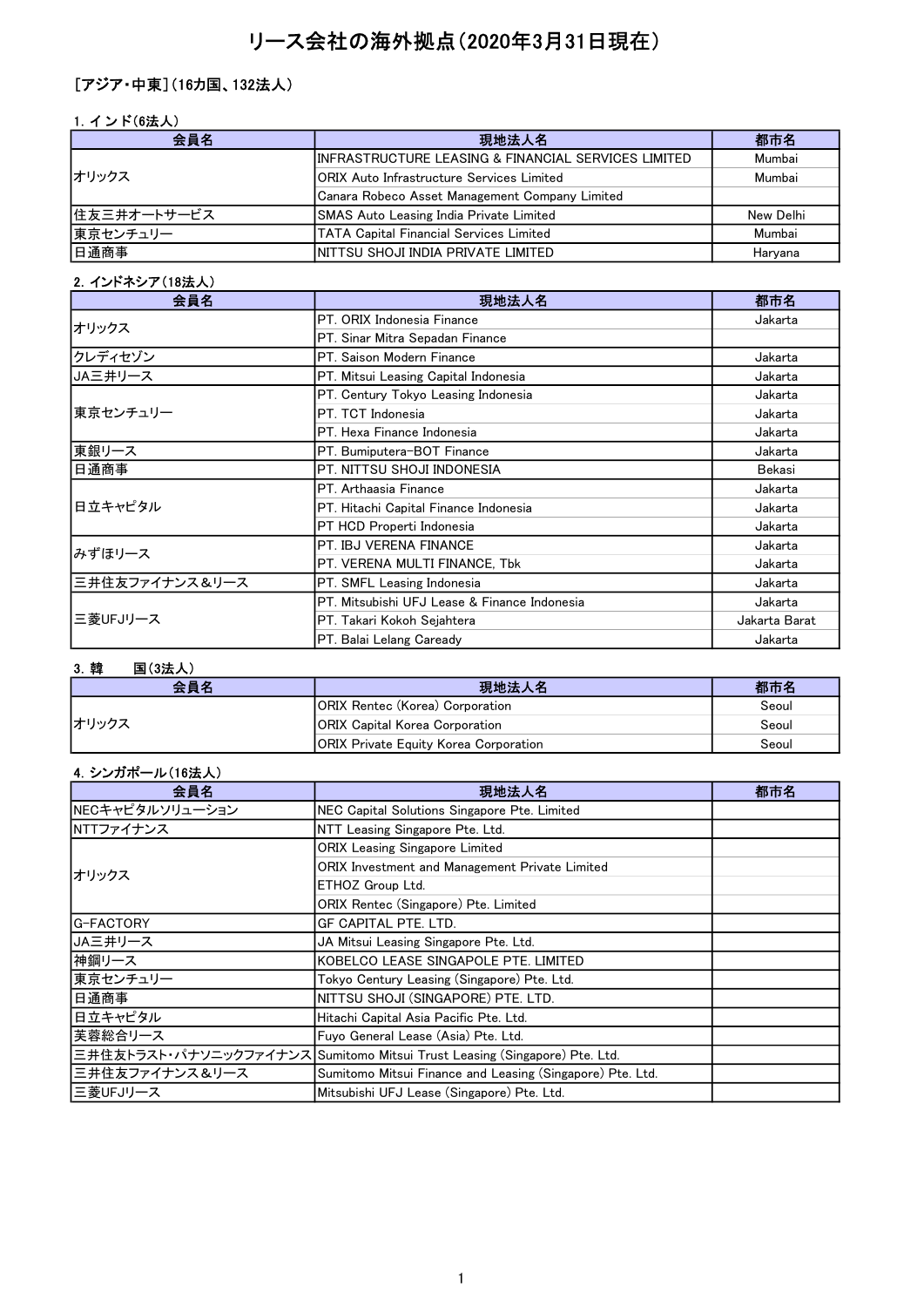# 5.タ イ(18法人)

| 会員名             | 現地法人名                                                       | 都市名            |
|-----------------|-------------------------------------------------------------|----------------|
| NECキャピタルソリューション | NEC Capital Solutions (Thailand) LTD.                       | <b>Bangkok</b> |
| オリックス           | Thai ORIX Leasing Co., Ltd.                                 | <b>Bangkok</b> |
| 共友リース           | KYOYU LEASE CO., LTD BANGKOK REPRESENTATIVE OFFICE          | Bangkok        |
| G-FACTORY       | GF CAPITAL (THAILAND) CO. LTD.                              | Bangkok        |
| 住友三井オートサービス     | Sumitomo Mitsui Auto Leasing & Service (Thailand) Co., Ltd. | Bangkok        |
|                 | TISCO Tokyo Leasing Co., Ltd.                               | <b>Bangkok</b> |
| 東京センチュリー        | TC Advanced Solutions Co., Ltd.                             | Bangkok        |
|                 | TC Car Solutions (Thailand) Co., Ltd.                       | <b>Bangkok</b> |
|                 | HTC Leasing Co., Ltd.                                       | Bangkok        |
| 東銀リース           | BOT Lease (Thailand) Co., Ltd.                              | <b>Bangkok</b> |
|                 | NITTSU SHOJI (THAILAND) CO., LTD.                           | Ayutthaya      |
| 日通商事            | NITTSU SHOJI LEASING (THAILAND) CO., LTD.                   | <b>Bangkok</b> |
|                 | AZL (THAILAND) CO., LTD.                                    | Prachinburi    |
| 日立キャピタル         | Hitachi Capital (Thailand) Co., Ltd.                        | Bangkok        |
| みずほリース          | Krung Thai IBJ Leasing Co., Ltd.                            | <b>Bangkok</b> |
| 三井住友ファイナンス&リース  | SMFL Leasing (Thailand) Co., Ltd.                           | <b>Bangkok</b> |
| 三菱UFJリース        | Bangkok Mitsubishi UFJ Lease Co., Ltd.                      | Bangkok        |
|                 | MUL (Thailand) Co., Ltd.                                    | Bangkok        |

## 6.台 湾(6法人)

| 会員名      | 現地法人名                                       | 都市名    |
|----------|---------------------------------------------|--------|
|          | <b>ORIX Taiwan Corporation</b>              | Taipei |
| オリックス    | <b>ORIX Auto Leasing Taiwan Corporation</b> | Taipei |
|          | <b>ORIX Taiwan Asset Management Company</b> | Taipei |
| IJA三井リース | Taipei Branch                               | Taipei |
| 昭和リース    | Taipei Branch                               | Taipei |
| 東京センチュリー | President Tokyo Corporation                 | Taipei |

## 7.中 国(25法人、香港除く)

| 会員名            | 現地法人名                                                               | 都市名            |
|----------------|---------------------------------------------------------------------|----------------|
| NTTファイナンス      | Cosmos Posts and Telecommunications International Leasing Co., Ltd. | <b>Beijing</b> |
|                | <b>ORIX China Corporation</b>                                       | Shanghai       |
|                | CHINA RAILWAY LEASING CO., LTD.                                     | Shanghai       |
| オリックス          | Beijing Oriental Jicheng Co., Ltd.                                  | <b>Beijing</b> |
|                | ORIX (China) Investment Co., Ltd.                                   | Dalian         |
|                | Pang Da ORIX Auto Leasing Co., Ltd.                                 | <b>Beijing</b> |
|                | Tokyo Century Leasing China Corporation                             | Shanghai       |
|                | Tokyo Century Factoring China Corporation                           | Shanghai       |
| 東京センチュリー       | TC Leasing Co., Ltd.                                                | Shanghai       |
|                | Tong-Sheng Finance Leasing Co., Ltd.                                | Suzhou         |
|                | Dalian Bingshan Group Hua Hui Da Financial Leasing Co., Ltd.        | Dalian         |
|                | Suzhou New District Furui Leasing Co., Ltd.                         | Suzhou         |
| 東銀リース          | BOT LEASE (TIANJIN) CO., LTD.                                       | Tianjin        |
|                | BOTL Factoring (Shanghai) Co., Ltd.                                 | Shanghai       |
| 日通商事           | NITTSU SHOJI (WUHAN) CO., LTD.                                      | Wuhan City     |
|                | NITTSU SHOJI (SHANGHAI) TRADING CO., LTD.                           | Shanghai       |
| 日立キャピタル        | Hitachi Capital Leasing (China) Co., Ltd.                           | <b>Beijing</b> |
|                | Hitachi Capital Factoring (China) Co., Ltd.                         | Shanghai       |
| 芙蓉総合リース        | Fuyo General Lease (China) Co., Ltd.                                | Shanghai       |
| みずほリース         | IBJ Leasing (China) Ltd.                                            | Shanghai       |
| 三井住友ファイナンス&リース | Sumitomo Mitsui Finance and Leasing (China) Co., Ltd.               | Canton         |
|                | Shanghai Sumitomo Mitsui Finance and Leasing Co., Ltd.              | Shanghai       |
|                | Shanghai Sumitomo Mitsui General Finance and Leasing Co., Ltd.      | Shanghai       |
| 三菱UFJリース       | Mitsubishi UFJ Lease & Finance (China) Co. Ltd.                     | Shanghai       |
|                | DMC Energy Management Services (Shenzhen) Co., Ltd.                 | Shenzhen       |

# 7.中 国(香 港)(13法人)

| 会員名             | 現地法人名                                                    | 都市名 |
|-----------------|----------------------------------------------------------|-----|
| NECキャピタルソリューション | NEC Capital Solutions Hong Kong Limited                  |     |
| オリックス           | IORIX Asia Limited                                       |     |
|                 | <b>IORIX Asia Capital Limited</b>                        |     |
| 首都圏リース          | <b>IDFL-Shutoken Leasing (Hong Kong) Company Limited</b> |     |
| 東京センチュリー        | Tokyo Leasing (Hong Kong) Ltd.                           |     |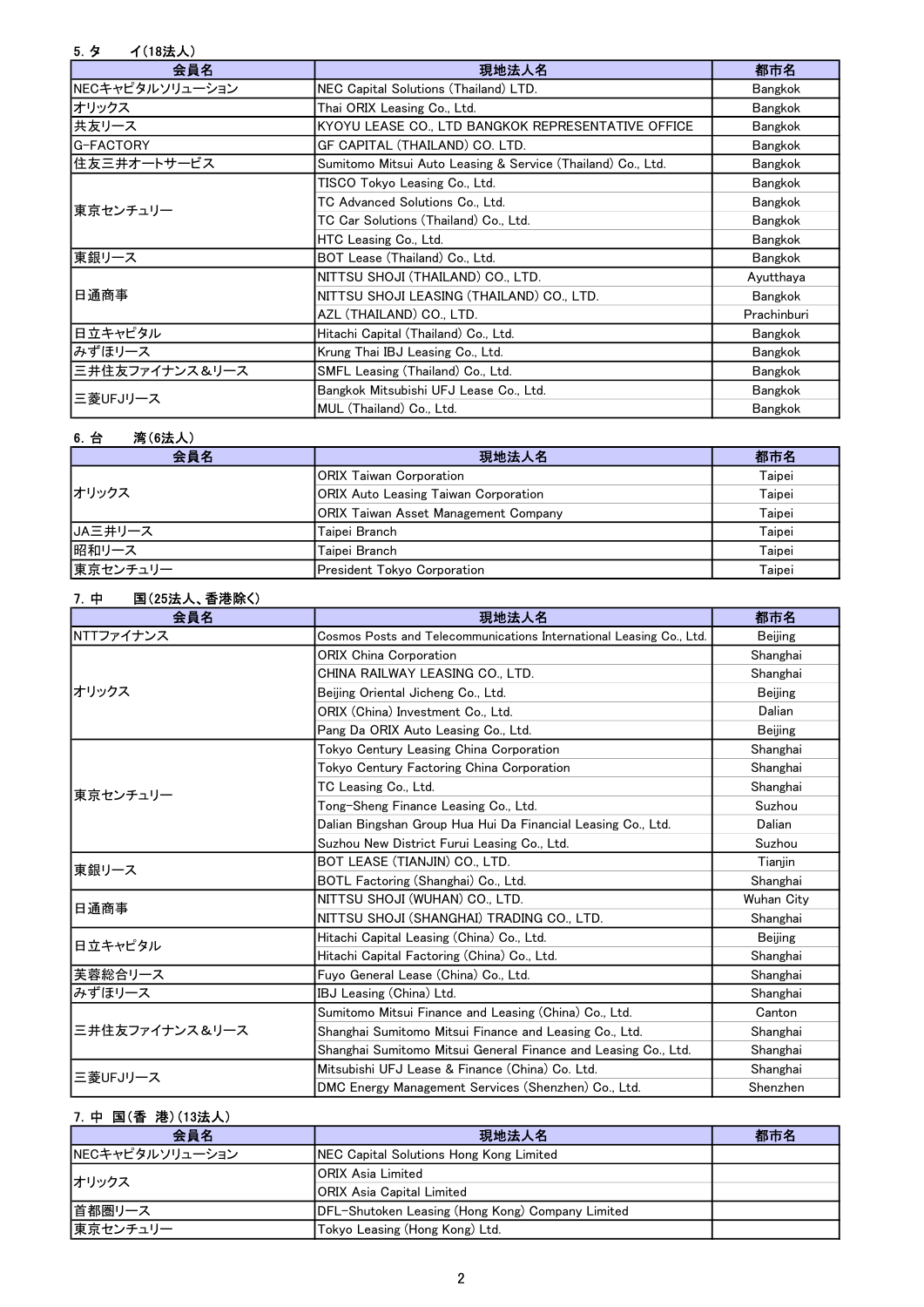| 東銀リース          | BOT Lease (Hong Kong) Co., Ltd.                         |         |
|----------------|---------------------------------------------------------|---------|
| 日通商事           | NITTSU SHOJI (H.K.) CO., LTD.                           |         |
| 日立キャピタル        | Hitachi Capital (Hong Kong) Ltd.                        | Kowloon |
|                | Hitachi Capital Management (China) Ltd.                 | Kowloon |
| 芙蓉総合リース        | Fuyo General Lease (HK) Limited                         |         |
| 三井住友ファイナンス&リース | Sumitomo Mitsui Finance and Leasing (Hong Kong) Limited |         |
| 三菱UFJリース       | Mitsubishi UFJ Lease & Finance (Hong Kong) Limited      |         |
|                | <b>ELFC Hong Kong Limited</b>                           |         |

### 8.パキスタン(1法人)

|              | .<br>. .<br>ъ.<br>. .                         | ſΡ<br>. . |
|--------------|-----------------------------------------------|-----------|
| <b> オリック</b> | <b>ORIX</b><br>Limited<br>Leasing<br>Pakistan | Karachi   |

## 9.フィリピン(5法人)

| 会員名      | 現地法人名                                                    | 都市名         |
|----------|----------------------------------------------------------|-------------|
| オリックス    | <b>ORIX METRO Leasing and Finance Corporation</b>        | Makati City |
|          | <b>ORIX Auto Leasing Philippines Corporation</b>         | Makati City |
| 東京センチュリー | <b>BPI Century Tokyo Lease &amp; Finance Corporation</b> | Manila      |
| 東銀リース    | BOT Lease and Finance Philippines, Inc.                  | Manila      |
| みずほリース   | Japan-PNB Leasing & Finance Corp.                        | Manila      |

#### 10.マレーシア(12法人)

| 会員名             | 現地法人名                                                  | 都市名          |
|-----------------|--------------------------------------------------------|--------------|
| NECキャピタルソリューション | NEC Capital Solutions Malaysia Sdn. Bhd.               | Kuala Lumpur |
|                 | ORIX Leasing Malaysia Berhad                           | Kuala Lumpur |
|                 | ORIX Credit Malavsia Sdn. Bhd.                         | Kuala Lumpur |
| オリックス           | ORIX Car Rentals Sdn. Bhd.                             | Kuala Lumpur |
|                 | ORIX Rentec (Malaysia) Sdn. Bhd.                       | Kuala Lumpur |
|                 | <b>ORIX Auto Leasing Malaysia Sdn. Bhd.</b>            | Kuala Lumpur |
|                 | ORIX Asset Management Malaysia Sdn. Bhd.               | Kuala Lumpur |
| JA三井リース         | JA Mitsui Leasing, Ltd. Malaysia Representative Office | Kuala Lumpur |
| 東京センチュリー        | Tokyo Century Capital (Malaysia) Sdn. Bhd.             | Kuala Lumpur |
| 日通商事            | INITTSU SHOJI (MALAYSIA) SDN. BHD.                     | Johor        |
| 日立キャピタル         | Hitachi Capital Malaysia Sdn. Bhd.                     | Kuala Lumpur |
| 三井住友ファイナンス&リース  | SMFL Leasing (Malaysia) Sdn. Bhd.                      | Kuala Lumpur |

## 11.ベトナム(3法人)

| 会員名      | 現地法人名                                                                          | 都市名              |
|----------|--------------------------------------------------------------------------------|------------------|
| オリックス    | Indochina Capital Corporation                                                  | Ho Chi Minh City |
| 日立キャピタル  | Hitachi Capital Corporation Vietnam Representative Office                      | Ho Chi Minh City |
| 三菱UFJリース | Mitsubishi UFJ Lease & Finance Co. Ltd. Ho Chi Minh City Representative Office | Ho Chi Minh City |

## 12.ミャンマー(1法人)

|        | 現地法                                                                  | 都市     |
|--------|----------------------------------------------------------------------|--------|
| 三菱UFJリ | Mitsubishi UFJ Lease & Finance Co. Ltd. Yangon Representative Office | Yangon |

#### 13.モンゴル(2法人)

| - 昌 夕<br>- - | 現地法                        | 都市名         |
|--------------|----------------------------|-------------|
| l — <i>l</i> | TDB Leasing LLC            | Jlaanbaatar |
| オリック -       | TenGer Financial Group LLC | Ulaanbaatar |

## 14.アラブ首長国連邦(1法人)

| - 2<br>_<br>−                  | . .<br>.<br>ы,<br>.                                  |       |
|--------------------------------|------------------------------------------------------|-------|
| ت ساد ب<br>.<br>$\overline{ }$ | <b>DSC</b><br>URIX ⊑<br>IA۱<br>Hail<br>⊢inance<br>ס׳ | Dubai |

## 15.サウジアラビア(1法人)

| 会員名            | 現地法人名                      | 都市名    |
|----------------|----------------------------|--------|
| オリックス          | Saudi ORIX Leasing Company | Rivadh |
| 16. バーレーン(1法人) |                            |        |

|    | 51.JL.                                                                                     |     |
|----|--------------------------------------------------------------------------------------------|-----|
| ゖヸ | Gulf<br>Insurance<br>Company<br>Reinsurance<br>l he<br>Mediterranean<br>. B.S.U.<br>$\sim$ | $-$ |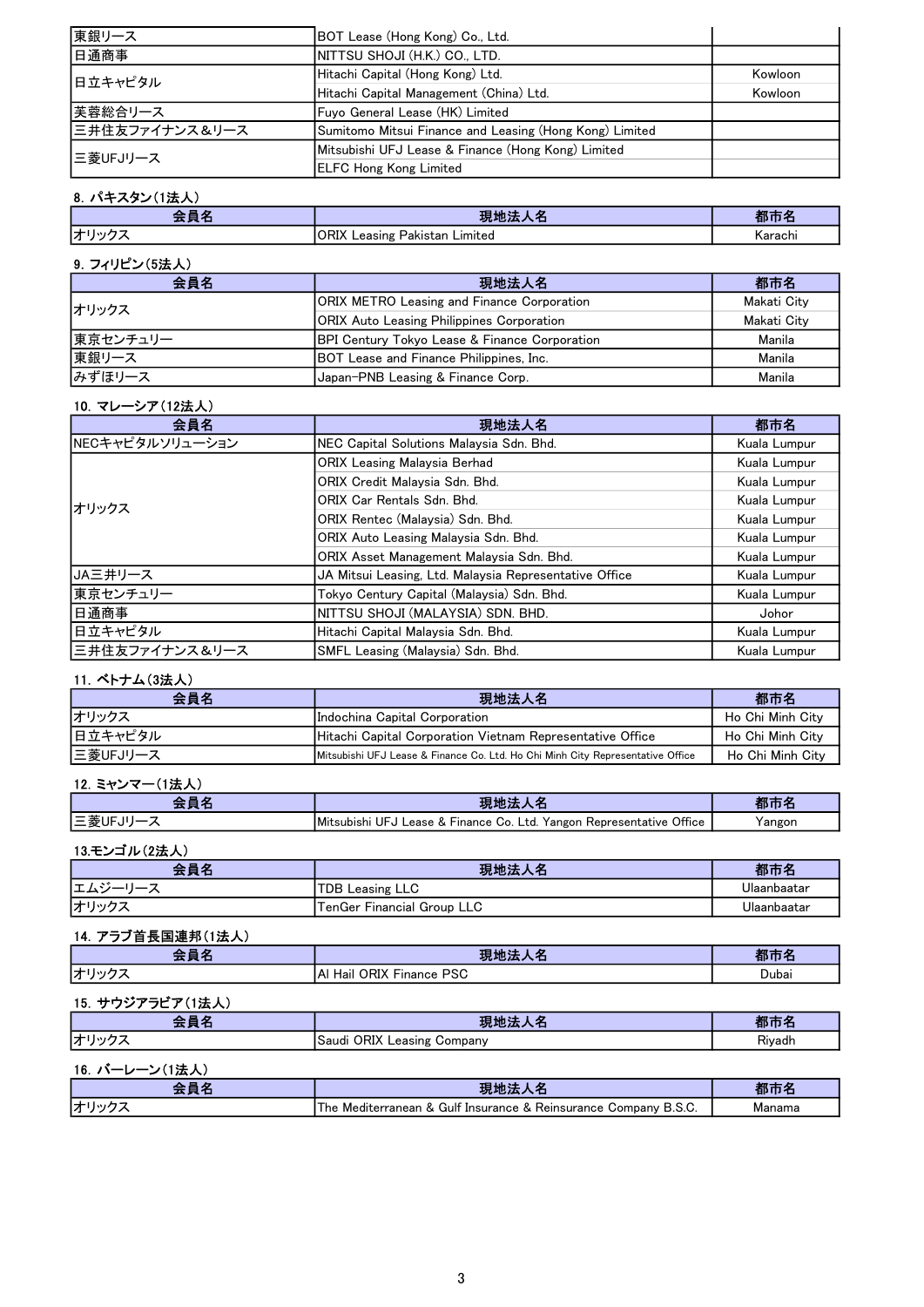# 17.アメリカ合衆国(33法人)

| 会員名       | 現地法人名                                        | 都市名               |
|-----------|----------------------------------------------|-------------------|
| NTTファイナンス | NTT Leasing (U.S.A.), Inc.                   | New York          |
|           | <b>ORIX Corporation USA</b>                  | Dallas            |
|           | ORIX Real Estate Capital Holdings, LLC       |                   |
|           | Mariner Investment Group LLC                 | Harrison          |
| オリックス     | Boston Financial Investment, Inc.            |                   |
|           | Ormat Technologies, Inc.                     |                   |
|           | Boston Partners Global Investors, Inc.       |                   |
|           | Harbor Capital Advisors, Inc.                |                   |
|           | NXT Capital Group, LLC                       |                   |
|           | JA Mitsui Leasing Capital Corporation        | New York          |
|           | JA Mitsui Leasing USA Holdings, Inc.         | New York          |
| JA三井リース   | JAML MRC Holding, Inc.                       | New York          |
|           | Mitsui Rail Capital LLC.                     | Chicago           |
|           | First Financial Corporate Services, Inc.     | Placentia         |
|           | First Financial Holdings, LLC                | Placentia         |
|           | CSI Leasing, Inc.                            | St. Louis         |
|           | Tokyo Century (USA) Inc.                     | New York          |
| 東京センチュリー  | AP Equipment Financing Inc.                  | Bend              |
|           | Aviation Capital Group LLC                   | Newport Beach     |
|           | TC Skyward Aviation U.S., Inc.               | Centennial        |
|           | GA Telesis, LLC                              | Florida           |
|           | NITTSU SHOJI U.S.A., INC.                    | Arlington Heights |
| 日通商事      | NEX Transport Inc.                           | East Liberty      |
|           | <b>ADELTA LOGIS</b>                          | Indianapolis      |
| 日立キャピタル   | Hitachi Capital America Corp.                | Norwalk           |
| 芙蓉総合リース   | Fuyo General Lease (USA) Inc.                | New York          |
|           | Pacific Rim Capital, Inc.                    | Irvine, LA        |
|           | Mitsubishi UFJ Lease & Finance (U.S.A.) Inc. | New York          |
|           | <b>ENGS Commercial Finance Co.</b>           | Itasca            |
| 三菱UFJリース  | Jackson Square Aviation, LLC                 | San Francisco     |
|           | Beacon Intermodal Leasing, LLC               | <b>Boston</b>     |
|           | MUL Railcars, Inc.                           | Portland          |
|           | <b>MUL Asset Finance Corporation</b>         | New York          |

## 18.カ ナ ダ(4法人)

| 会員名     | 現地法人名                            | 都市名      |
|---------|----------------------------------|----------|
| 日立キャピタル | Hitachi Capital Canada Corp.     | Toronto  |
|         | <b>ICLE Capital Inc.</b>         | Quebec   |
| 芙蓉総合リース | Fuyo General Lease (Canada) Inc. | Tronto   |
|         | TDF Group Inc.                   | Edmonton |

## 19.ブラジル(2法人)

| <b>会昌夕</b> | 現地法人名                                               | 都市名       |
|------------|-----------------------------------------------------|-----------|
| オリックス      | <b>ORIX Brazil Investments and Holdings Limited</b> | Sao Paulo |
|            | <b>IRB Capital S.A.</b>                             | Sao Paulo |

## 20.メキシコ(3法人)

| 会員名   | 現地法人名                                                   | 都市名        |
|-------|---------------------------------------------------------|------------|
| 東銀リース | <b>IBOT Lease Mexico S.A. de C.V.</b>                   | Mexico     |
|       | <b>IBOT FINANCE MEXICO, S.A. DE C.V., SOFOM, E.N.R.</b> | Mexico     |
| 日通商事  | INITTSU SHOJI MEXICO S.A. DE C.V.                       | Guanajuato |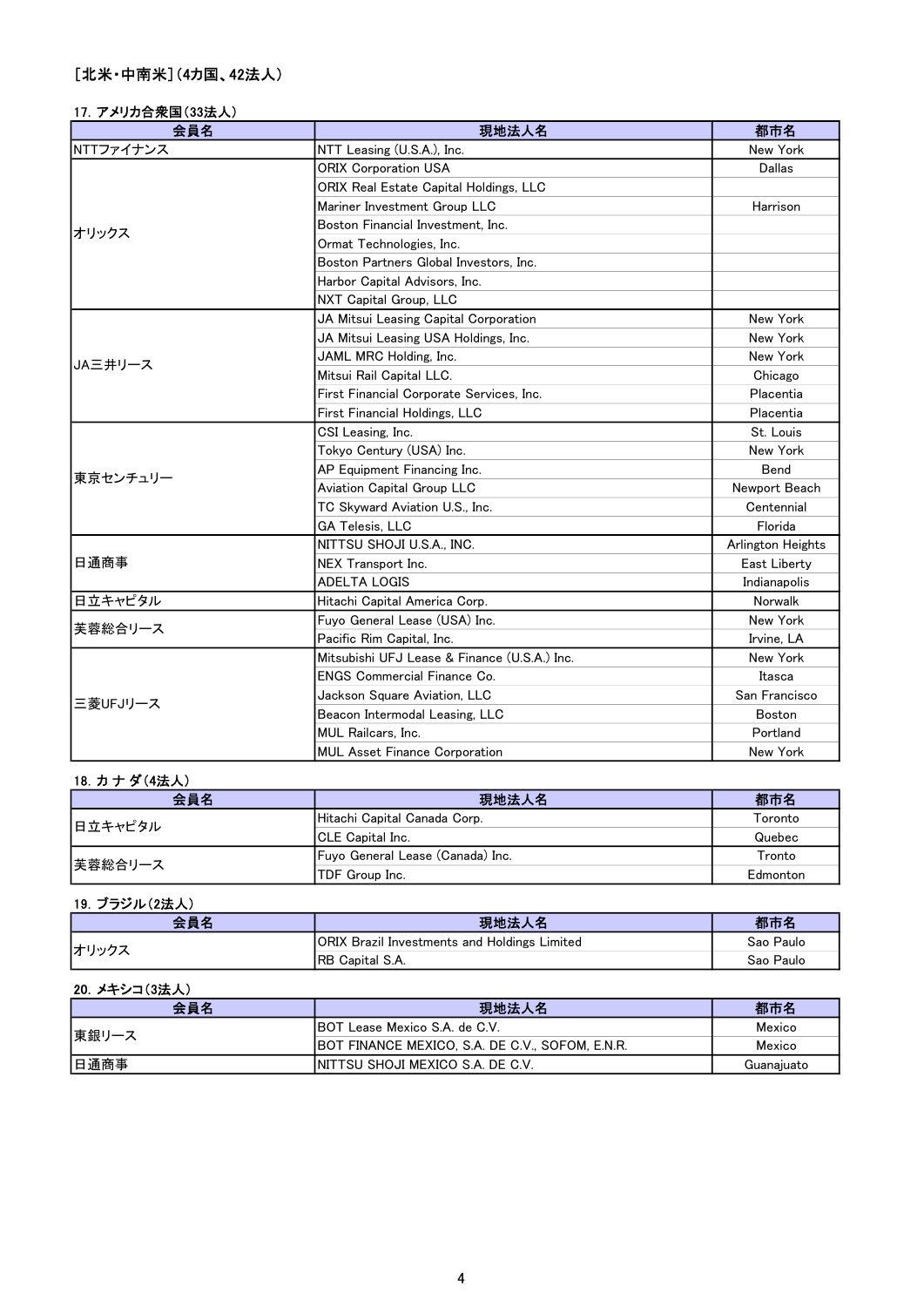# [欧州](8カ国、30法人)

## 21.アイルランド(8法人)

| 会員名            | 現地法人名                                                                | 都市名           |
|----------------|----------------------------------------------------------------------|---------------|
| オリックス          | <b>ORIX Aviation Systems Limited</b>                                 | <b>Dublin</b> |
| 東京センチュリー       | TC Aviation Capital Ireland Ltd.                                     | Dublin        |
|                | TC Skyward Aviation Ireland Ltd.                                     | Dublin        |
| 芙蓉総合リース        | FGL Aircraft Ireland Limited                                         | Dublin        |
| 三井住友ファイナンス&リース | <b>SMBC Aviation Capital Limited</b>                                 | <b>Dublin</b> |
|                | Mitsubishi UFJ Lease & Finance (Ireland) Designated Activity Company | <b>Dublin</b> |
| 三菱UFJリース       | Jackson Square Aviation Ireland Limited                              | <b>Dublin</b> |
|                | Engine Lease Finance Corporation                                     | Shannon       |

#### 22.イギリス(7法人)

| 会員名            | 現地法人名                                   | 都市名      |
|----------------|-----------------------------------------|----------|
| オリックス          | <b>ORIX Corporation UK Limited</b>      |          |
| 東京センチュリー       | Tokyo Leasing (UK) PLC                  | Coventry |
|                | TC Aviation Capital UK Ltd.             | London   |
| 日立キャピタル        | Hitachi Capital (UK) PLC                | Surrey   |
| 芙蓉総合リース        | Aircraft Leasing and Management Limited | Crawlev  |
| みずほリース         | IBJ Leasing (UK) Limited                | London   |
| 三井住友ファイナンス&リース | SMBC Aviation Capital (UK) Limited      | London   |

# 23. オーストリア(1法人)

|              | -20                                                        | .    |
|--------------|------------------------------------------------------------|------|
| -<br>--<br>- | <b>IMaske</b><br>ظmb⊢<br>ano.<br>100 <sup>o</sup><br>יי הי | Wien |
|              |                                                            |      |

# 24.オランダ(7法人)

| 会員名            | 現地法人名                                             | 都市名       |
|----------------|---------------------------------------------------|-----------|
| オリックス          | <b>ORIX Corporation Europe N.V.</b>               | Rotterdam |
|                | Robeco Institutional Asset Management B.V.        |           |
|                | Transtrend B.V.                                   |           |
| 日立キャピタル        | Hitachi Capital Mobility Holding Netherlands B.V. | Groningen |
|                | Hitachi Capital Mobility Netherlands B.V.         | Groningen |
|                | Hitachi Capital European Vendor Solutions B.V.    | Amsterdam |
| 三井住友ファイナンス&リース | SMBC Aero Engine Lease B.V.                       | Amsterdam |

## 25. スイス(1法人)

| - 10<br>$-$<br>____<br>╌    | <b>ALL A</b><br>--<br>ю.<br><b>Contract Contract Contract</b><br>- 5<br>╌ | .<br>--<br>. |
|-----------------------------|---------------------------------------------------------------------------|--------------|
| . __<br>.<br>$\overline{ }$ | RobecoSAM AG                                                              |              |

## 26.ドイツ(3法人)

| 会員名            | 現地法人名                                        | 都市名          |
|----------------|----------------------------------------------|--------------|
| 東銀リース          | <b>IMUFG Europe Lease (Deutschland) GmbH</b> | Dusseldorf   |
| 日立キャピタル        | <b>IMaske Fleet GmbH</b>                     | Gvhum-Bockel |
| 三井住友ファイナンス&リース | <b>IDMG MORI Finance GmbH</b>                | Wernau       |

#### 27.ポーランド(2法人)

| 会員名     | 現地法<br>⋏₩                        | 都市名    |
|---------|----------------------------------|--------|
| オリックこ   | <b>IORIX Polska S.A.</b>         | Warsaw |
| 日立キャピタル | Hitachi Capital Polska Sp. Zo.o. | Warsaw |

### 28.ロシア(1法人)

| --- | .                                               | .      |
|-----|-------------------------------------------------|--------|
| --  | って                                              |        |
| 東銀  | $\sim$ $-$<br>ΙBC<br>(Eurasia)<br>Lease<br>LLV. | Moscow |